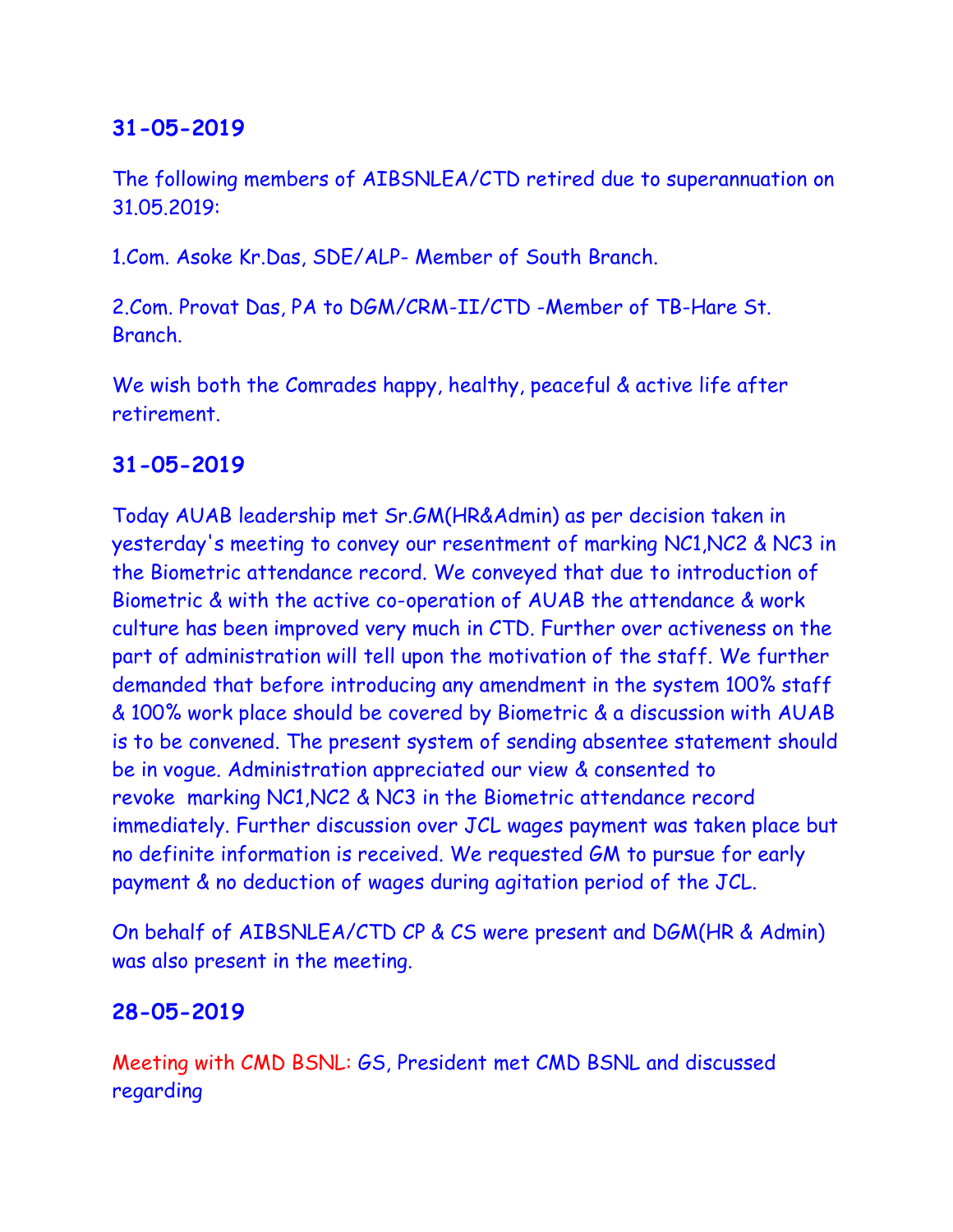(a) DE to DGM Promotion: We requested CMD BSNL to approve the recasted final Seniority list of DEs and early issuance of DE to DGM (T) Promotion orders on Ad-hoc basis. CMD BSNL assured to discuss the matter with PGM (Pers.) for early issuance of the promotion orders.

(b) Utilization of 50% MT quota CAO posts to the seniority quota: We requested CMD, BSNL to consider the utilization of 50% MT Internal quota of CAO posts numbering 336 posts to the seniority quota on Ad-hoc basis in the next Management Committee meeting of BSNL Board. CMD assured to look in to the matter.

(c) Change of Reporting Structure of E.Z.N.C. from West Bengal Telecom Circle to Kolkata TD: We requested CMD to cancel or kept in abeyance the orders of reporting structure of East Zone Nodal Centre from West Bengal Telecom circle to Kolkata Telephones District since more than 125 Executives working in the East Zone Nodal Centre under West Bengal Telecom Circle are drastically affected and no options have been called for. After detailed discussion CMD assured to look in to the matter.

#### **28-05-2019**

Meeting with PGM (Pers), BSNL CO & DGM(Pers.J.M): GS, President met PGM (Pers.) and & DGM(Pers.J.M) and discussed regarding

(a) DE to DGM promotion: We requested to expedite CPC from DE to DGM promotion to fill up all the vacant DGM (T) posts. PGM (Pers.) informed that as per the direction given by Hon'ble CAT Chandigarh seniority list of DEs have been prepared and submitted to the Competent Authority for approval. After receiving the approval only, the CPC will be expedited. We further requested for early action in this regard.

(b) CPC from CAO to DGM (Fin): We requested to fill up 26 vacant DGM(F) post by getting relaxation in the eligibility criteria from the Management Committee. PGM(Pers.) assured to process the case for relaxation in eligibility criteria to the Management Committee shortly .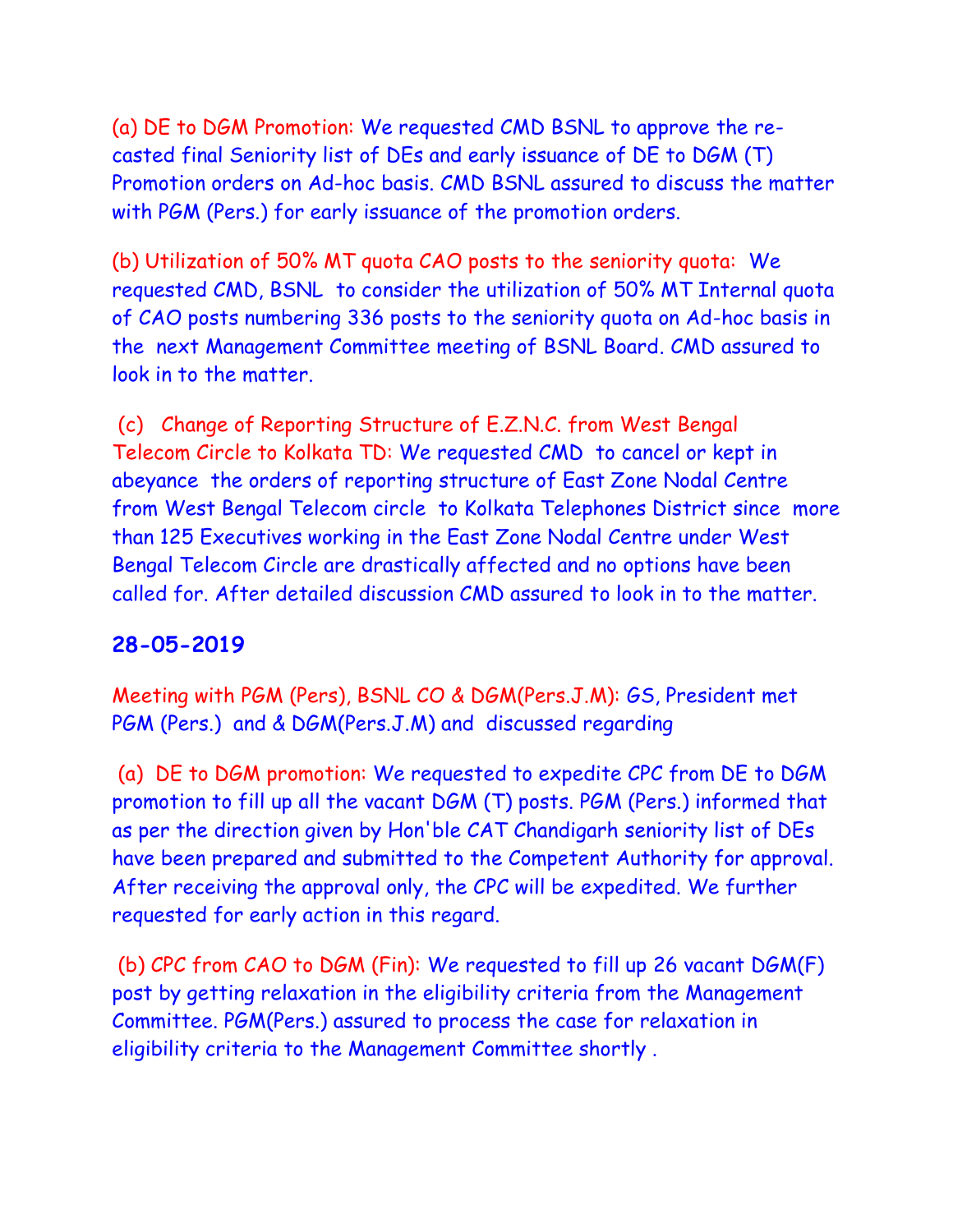(c) Utilization of 50% MT (internal ) of CAO post quota to the seniority quota : We requested PGM(Pers.) to include the proposal of the utilization of 50% MT Internal quota of CAO posts numbering 336 posts to the seniority quota on Ad-hoc basis in the Agenda of the next Management Committee meeting of BSNL Board. PGM (Pers.) mentioned that the proposal is being prepared and submitted to the competent ant Authority for approval shortly.

(d) Allowing option in pay fixation to JAOs who came through 10% LICE quota: We requested the PGM (Pers.) to allow exercising the option in the pay fixation for JAO 2010 Batch 10% quota LICE candidates from the date of promotion as already given to JAOs of 40% of LICE quota 2010 batch. PGM (Pers.) assured to look in to the matter.

(e) Consideration of Request /Modification/Cancellation of transfer orders in the cadre of DGM/DE/SDE/AO: We requested PGM (Pers.) to consider the Request /Modification/Cancellation of transfer orders in the cadre of DGM/DE/SDE/AO under genuine Medical grounds/Immunity grounds. PGM(Pers.) assured to consider the cases.

# **28-05-2019**

GS writes to The PGM (Pers.) BSNL Corporate office regarding

Request for transfer / posting / cancellation / retention in the cadre of Accountant Personal «<< click here for letter >>>

# **23-05-2019**

Meeting with PGM (Pers): GS, President and AGS (Fin) met PGM (Pers) and discussed regarding

(a) CPC from DE to DGM (Engg.): We requested to expedite CPC from DE to DGM on Adhoc basis. PGM ( Pers) mentioned that as per the Hon'ble CAT Chandigarh direction, the Seniority list of DEs has been finalized and being submitted to the Competent Authority for approval. He assured that as soon as the DE seniority list is approved the CPC will be expedited.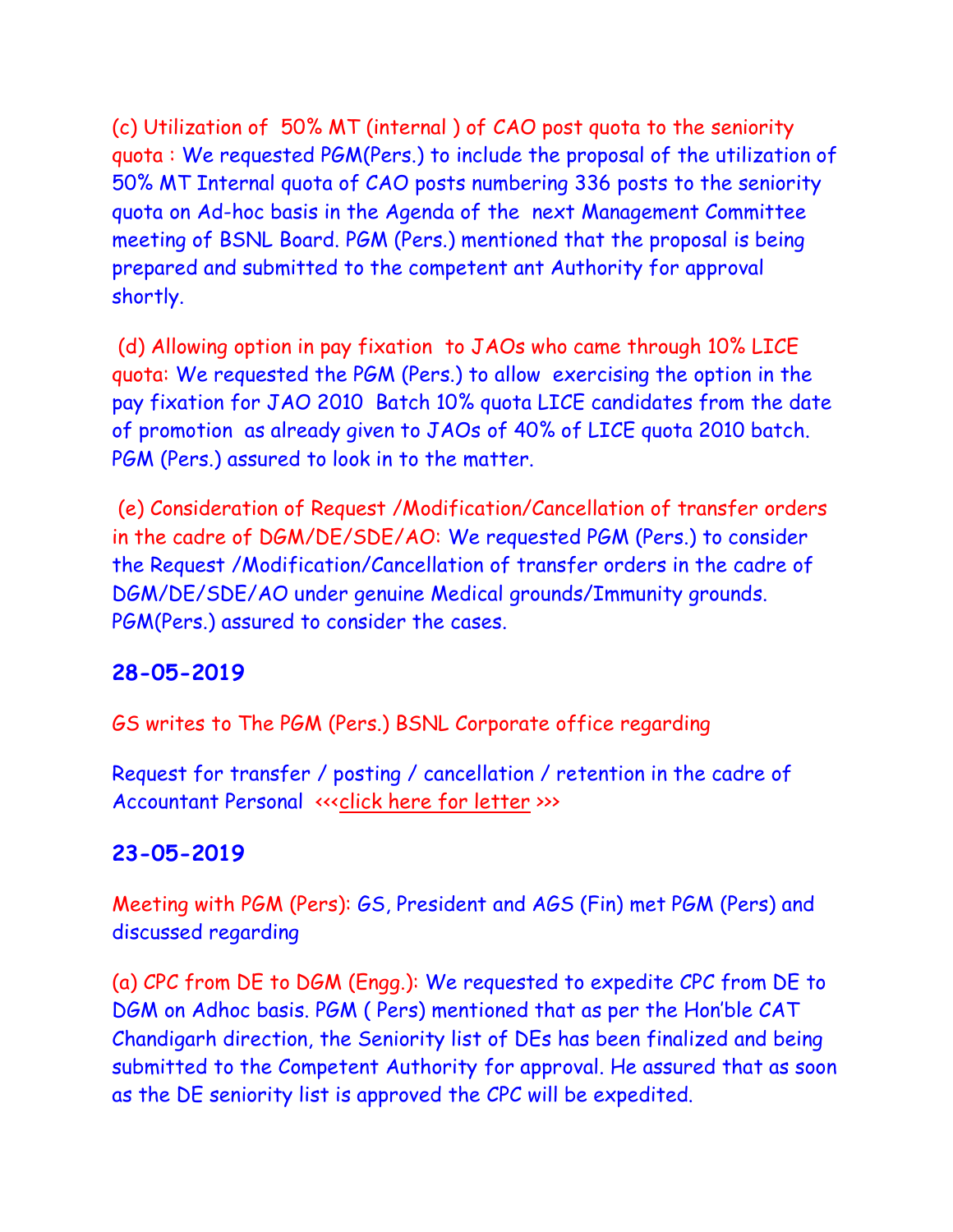(b) CPC from CAO to DGM (Fin): We requested to fill up 26 vacant DGM (F) post by getting relaxation in the eligibility criteria from the Management Committee. PGM (Pers) mentioned that the proposal for the relaxation in eligibility criteria a MC note is being prepared to include in the Management Committee Meeting agenda.

(c) Diversion / utilization of 50% MT (internal ) of CAO post quota to the seniority quota : We requested to get included in the next BSNL Board being held on 27th May to discuss and decision on the Diversion /utilization of 50% MT Internal CAO post quota (336 CAO Posts) to the Seniority quota. PGM (Pers.) mentioned that efforts are being made to get included in the agenda of the BSNL Board

(d) Regularization of the date of Promotion of AGMs/DEs as 29.6.2018:We requested for the regularization of the date of Promotion of AGMs/DEs as 29.6.2018 irrespective of their date of joining duty and extension of subsequent benefits if any with respect to the date of Promotion on 29.6.2018 pursuant to the instructions contained in AGM (Pers.I) BSNL CO, New Delhi Letter dated 4.7.2018, 5.7.2018 & 6.7.2018. In this regard we informed that AIBSNLEA has written a letter to the GM (Pers) on 03.10.2018 along with the Clarification sought by the CGM Kerala Circle on 27.7.2018 but till date no clarification was issued by the Pers. Branch of the BSNL Corporate Office to Kerala Circle or other Circles. After detailed discussion PGM (Pers) assured to issue the clarification shortly.

## **22-05-2019**

Meeting with DGM (Pers-SM): GS, President met DGM (Pers-SM) and discussed regarding CPC from DE to DGM(Engg.) . we requeted to expedite CPC from DE to DGM on Adhoc basis. DGM( Pers-SM) mentioned that as per the Hon'ble CAT Chandigarh direction , the seniority list of Desis being finalized .and being submitted to the competent authority for approval shortly . He assured that as soon as the DE seniority list finalized the CPC process will be completed .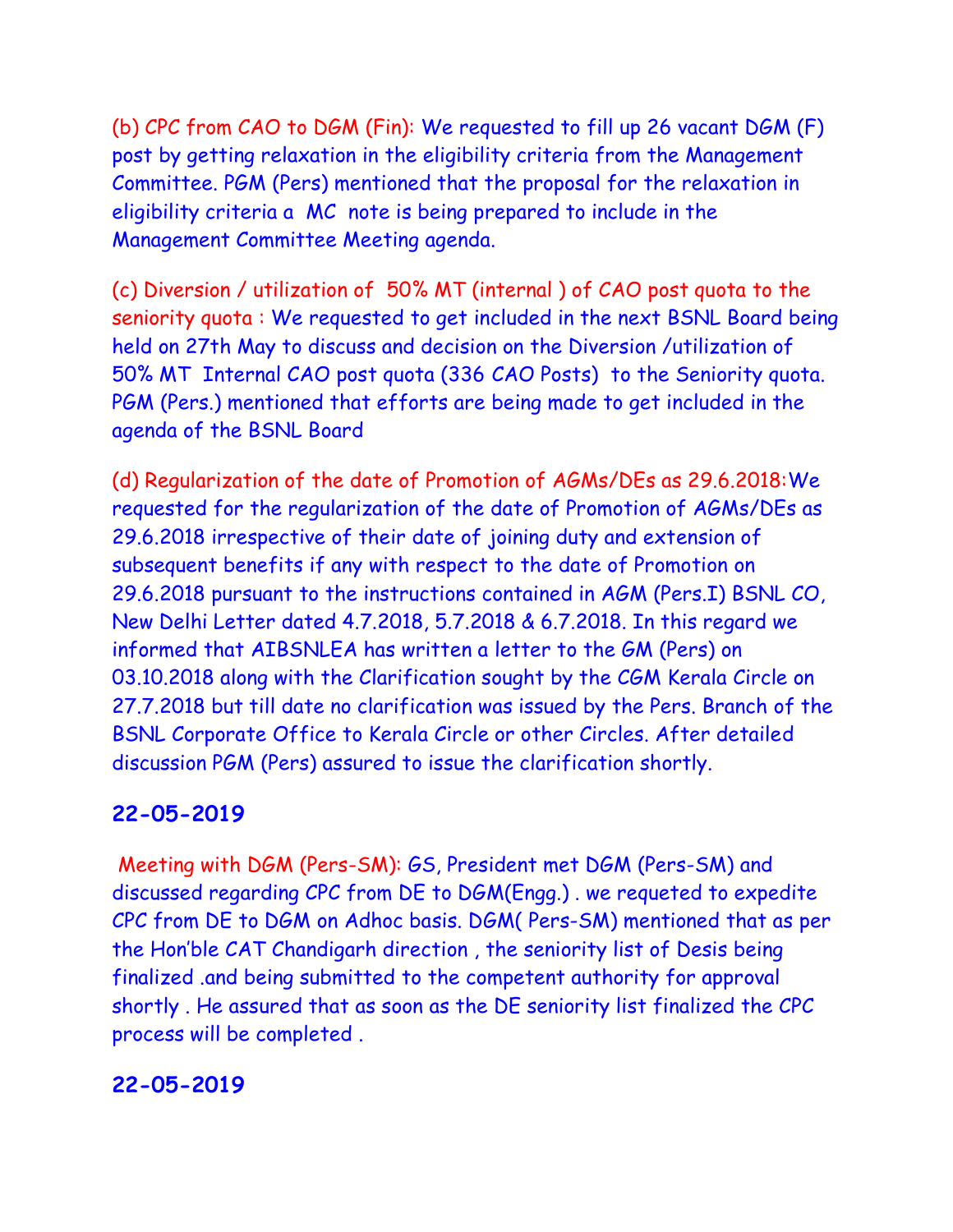Meeting with DGM (Estt): GS, President met DGM (Estt) as per advice of the Sr.GM(Estt.) and discussed regarding

Extension of FR 22(1) (a) (i) benefits to the Ex. Officiating JTOs w.e.from 1.1..2007: We requested DGM (Estt) to generalize the BSNL CO order dated 15.11.2018 regarding the fixation of Pay under FR-22 (1) (a) (i) with effect from 1.1.2007 to the officials, who were screening test passed & were officiating in the grade of JTO, to all Circles instead of limiting to some Circles alone and we also requested to withdraw the wrong Fixation order dated 22.12.2015.. After detailed discussion DGM (Estt) assured to relook into the matter based on our discussions.

#### **22-05-2019**

Meeting with Sr.GM (Estt): GS, President met Sr.GM (Estt) on 17.05.2019 and discussed regarding

a) Cancellation of GTI Nominations erroneously given and requested for Refund: We requested for Cancellation of GTI Nominations erroneously given by the Executives in various Circles while opening of ESS Portal and refund of the wrongly deducted amount in March 2019 Salary on the basis of the list of Executives of various Circles furnished by AIBSNLEA and Various Circles. Sr.GM (Estt) confirmed that a Committee headed by Sr.GM(Estt.) & Members as GM(SR), GM(CA) and GM (Trg.) along with association representatives has been constituted to discuss the matter in consultation with LIC authorities to get refund the GTI payment wrongly paid by some executives. We requested to convene the meeting at the earliest to resolve the issue. Sr.GM(Estt.) assured an early action in this regard.

b) Extension of FR 22(1) (a) (i) benefits to the Ex. Officiating JTOs w.e.from 1.1..2007: We requested Sr.GM (Estt) to generalize the BSNL CO order dated 15.11.2018 regarding the fixation of Pay under FR-22 (1) (a) (i) with effect from 1.1.2007 to the officials, who were screening test passed & were officiating in the grade of JTO, to all Circles instead of limiting to some Circles alone and we also requested to withdraw the wrong Fixation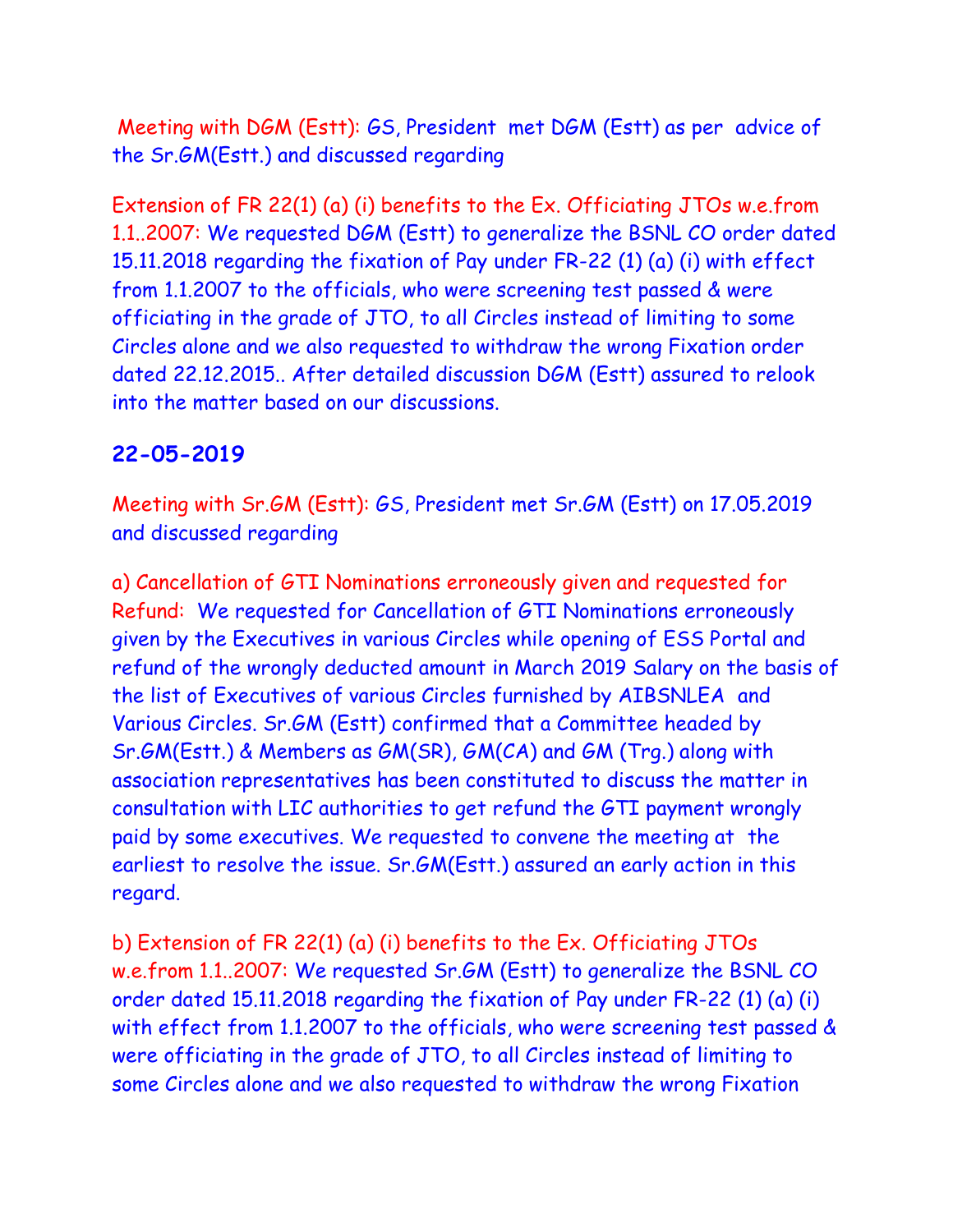order dated 22.12.2015. Sr.GM (Estt) further assured to discuss the matter with the concerned DGM(Estt) for early settlement and advice us to explain the matter in detail to concern DGM(Estt.).

# **15-05-2019**

Meeting with PGM (Pers), BSNL CO:

GS president met PGM (Pers) discussed regarding

(a) DE to DGM promotion: We requested to expedite CPC from DE to DGM promotion to fill up all the vacant DGM(T) posts. PGM (Pers) informed that as per the direction given by Hon'ble CAT Chandigarh seniority list of TES Group 'B' officers and DEs have been prepared and submitted to the competent authority for approval. After receiving the approval only the CPC will be expedited. We further requested for early action in this regard.

(b) CPC from CAO to DGM (Fin): We requested to fill up 26 vacant DGM(F) post by getting relaxation in the eligibility criteria from the Management Committee . PGM(Pers) assured to process the case for relaxation in eligibility criteria to the Management Committee shortly .

(c) Diversion / utilization of 50% MT (internal ) of CAO post quota to the seniority quota : We requested to get included in the next BSNL Board being held on 27<sup>th</sup> may to discuss and decision on the Diversion /utilization of 50% MT (internal ) of CAO post quota to the seniority quota. PGM (Pers.) mentioned that efforts are being made to get included in the agenda of the BSNL Board .

(d) Allowing option in pay fixation to JAOs who came through 10% LICE quota: We requested the PGM (Pers) to allow exercising the option in the pay fixation from JAO promotion in the year 2010 against the 10% quota LICE from the date of promotion as already given to JAOs of 40% of LICE quota 2010 batch. PGM (Pers) assured to take action after examining the case.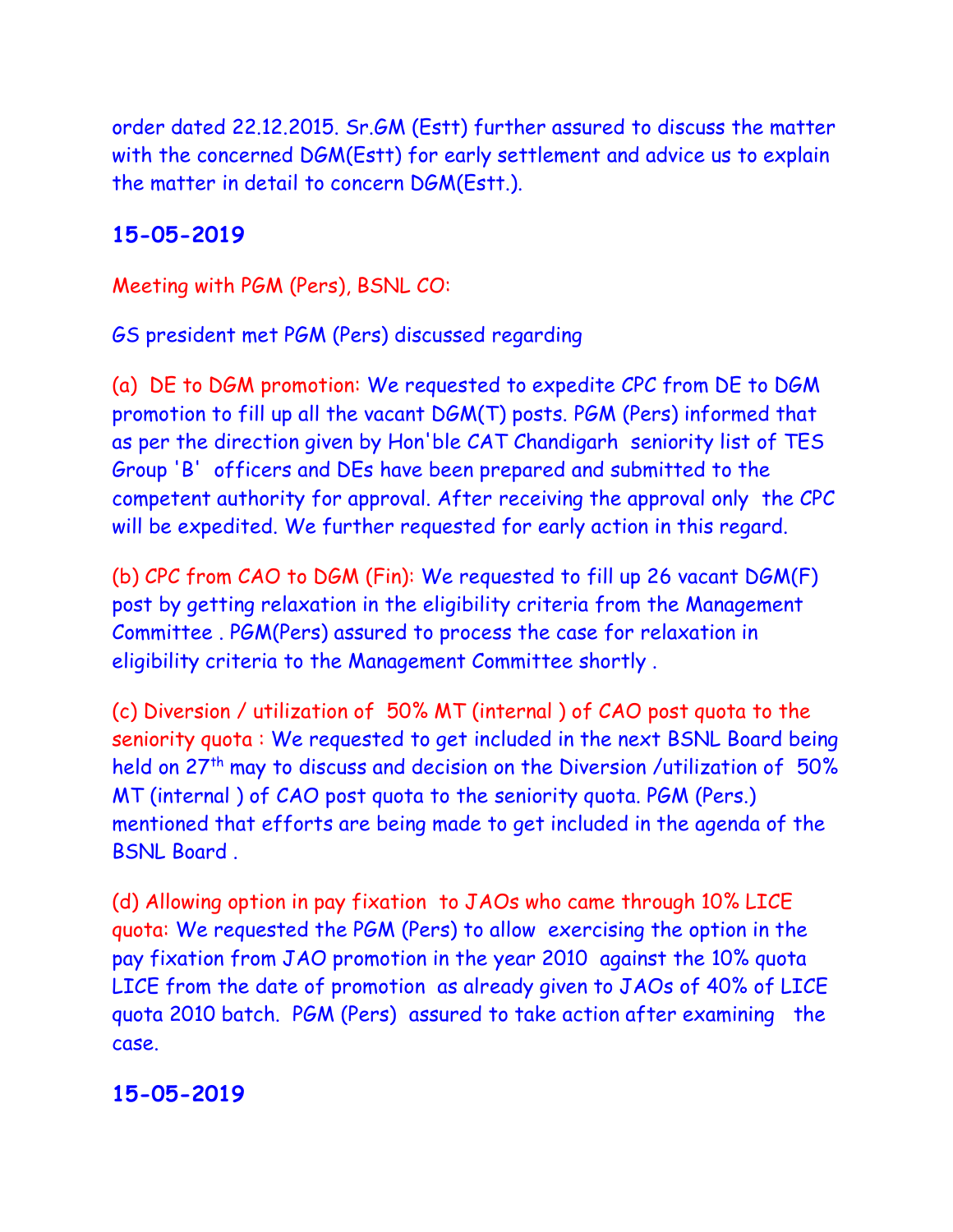#### GS writes to

1. Shri Anupam Shrivastava CMD BSNL regarding

(a) Merger of SSAs into Business Area <<< Click here for letter>>>>

(b )Change of Reporting of East Zone Nodal Centre from West Bengal Telecom Circle to Kolkata Telecom District. «<< Click here for letter>>>

(c) Utilization of 50% MT Internal Quota Posts in Accounts Wing to the Seniority Quota Posts of CAOs for giving promotions on Adhoc basis in view of acute stagnation in the Cadre of Accounts Officers – our submissions regardin[g<<<Click here for letter>>>](http://www.aibsnleachq.in/AA.pdf)>

#### **15-05-2019**

AUAB leadership CTD met yesterday 14 05 2019 . CS and CP attended on behalf of AIBSNLEA. The present stalemate about JCL payment was discussed thoroughly. It was decided that AUAB CTD will write a letter to the CTD management to resolve this issue at the earliest.

Further it was decided that the JCL should not be unruly and resort to any untoward behaviour to the executives and start to restore normalcy in day to day work. Any deviation on their part may attract suitable procedure. AUAB will not take any responsibility in this regard.

#### **15-05-2019**

CS and CP met Sr.GM(Fin) on 14 05 2019 and discussed about JAO 2010 batch recovery & convinced GM that there is no recovery order in BSNL CO. GM appreciated our view and assured that clarification will be sought from HQ. We also discussed about some transfer and posting.

## **11-05-2019**

Branch meeting of AIBSNLEA/South Branch held today at Kalighat Exchange.The meeting was presided over by Com.Soumen Mukherjee BP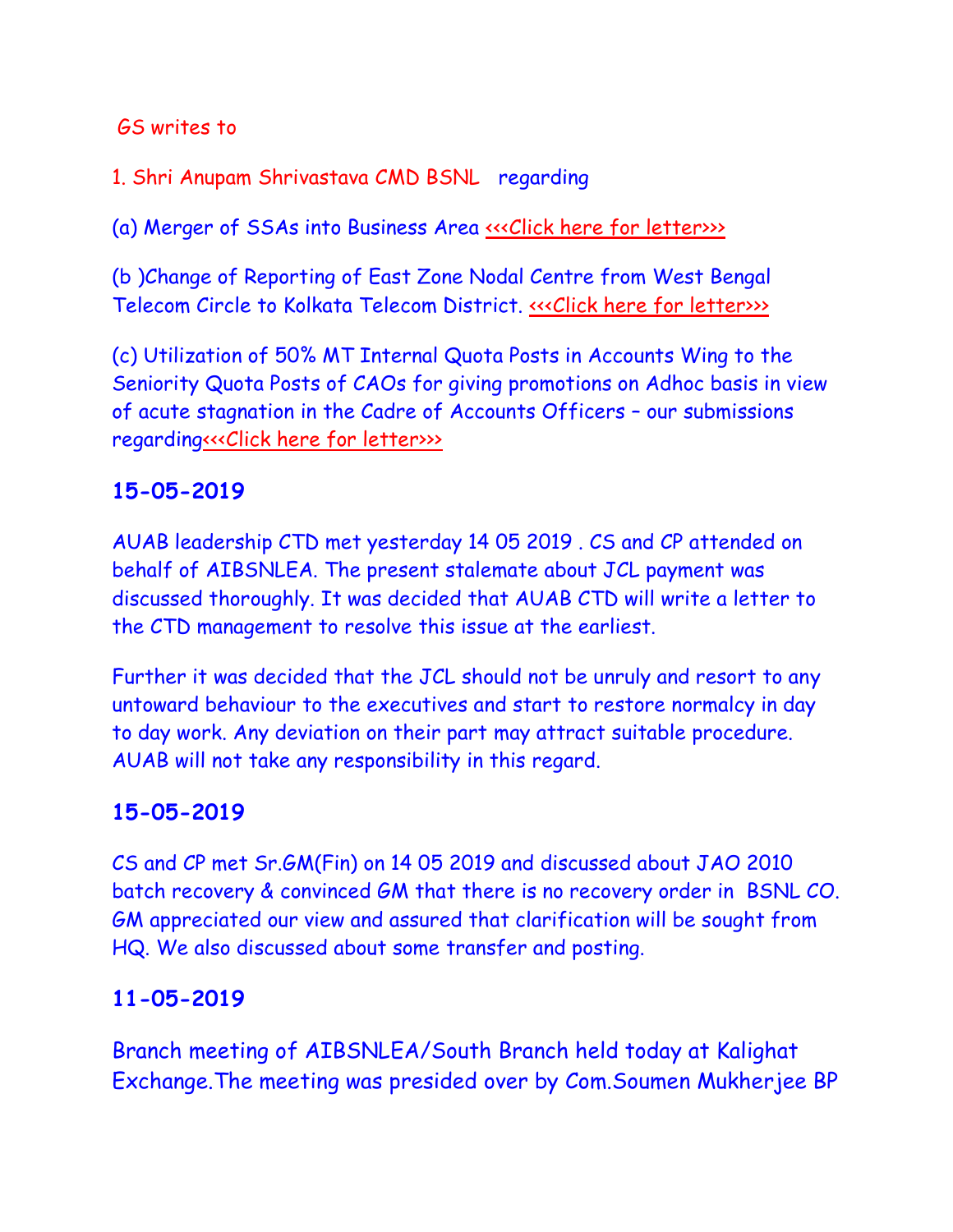& Com.Nirupam Dutta BS placed the agenda for discussion.A very healthy and fruitful discussion took place.All the members resolved to give full effort to make the 6th AIC successful and pledged to uphold the philosophy of AIBSNLEA.

CS and other OBs attended the meeting. CS explained the present position of BSNL and ask the members to forge the unity at this crucial juncture to fight out the sinister move of the management and called for dedicated subscriber to the BSNL customers as far as practicable. He also admitted the valiant role of the South Branch members in every aspect.

#### **09-05-2019**

An Executive committee meeting of AIBSNLEA/South Branch will be held in Kalighat Telephone Exchange on 11th May (Saturday ) 2019 at 2.30pm. Circle Secretary will be present in the meeting.

#### **09-05-2019**

Meeting with Advisor (Finance)DOT: GS, President met Advisor(Finance) DOT and discussed regarding

(a) Denial of First time bound promotion on 5 years under EPP by Pr CCA Kolkatta –reduction of Pension and Pensionary benefits:- GS, President met Advisor(Finance) DOT and discussed regarding denial of first time bound promotion on completion of 5 years service under EPP by Pr CCA Kolkatta – reduction of pension and pensionary benefits. We further requested Advisor(Fin)DOT for his kind intervention to direct Pr CCA Kolkatta for the true implementation of EPP provisions to avoid reduction of pension and pensionary benefits.Advisor (Finance) mentioned that he will forward the case to Jt. CGCA, DOT, NICF campus, Gitorni, New Delhi to look into the matter and to issue clarification to Pr CCA Kolkatta to settle the cases. He assured an early action in this regard.

(b) CGHS facility to BSNL Pensioners: We requested to Advisor (Finance)DOT to give clearance to DOT Estt. Cell draft proposal to reply the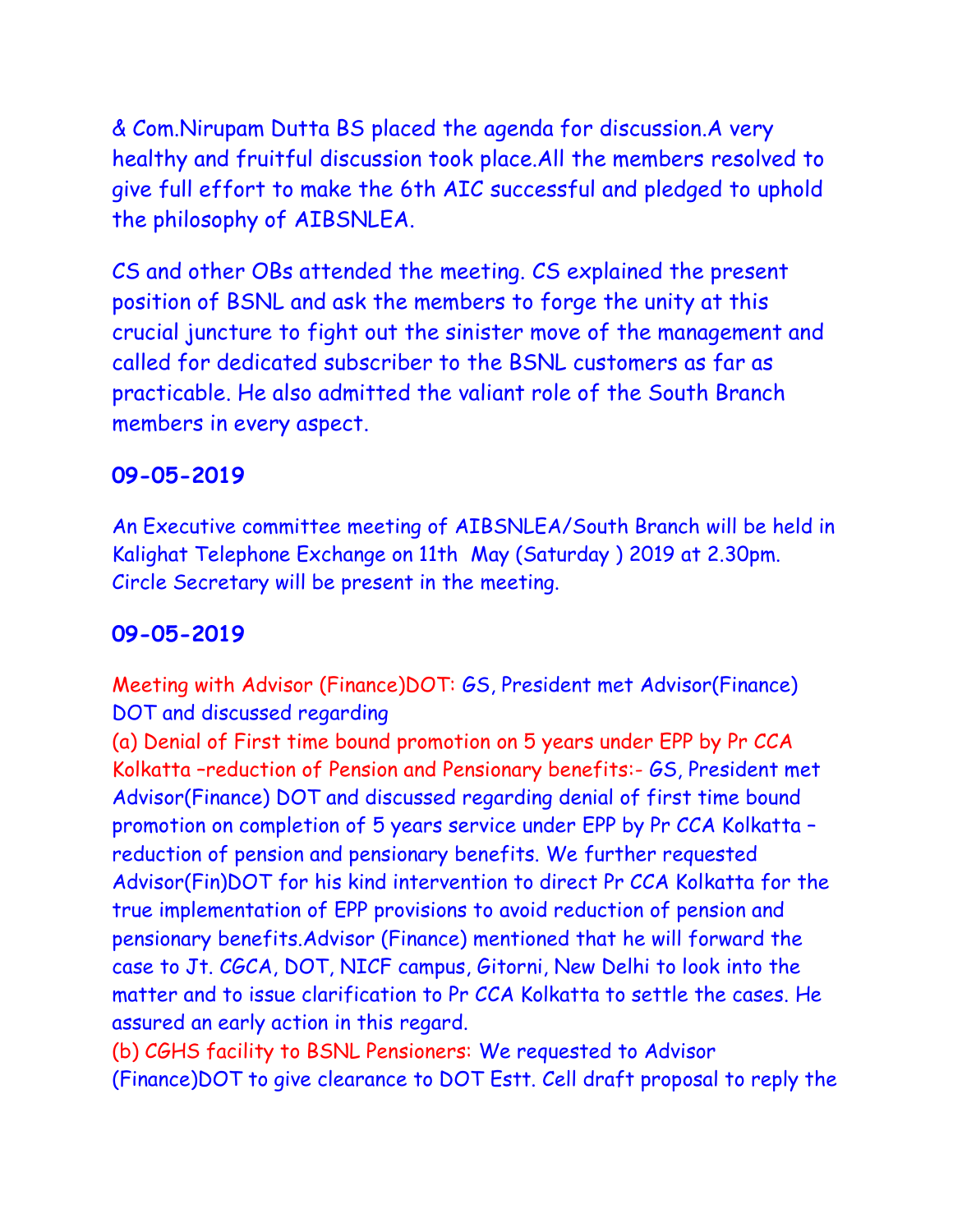letter of ADG(HQ) Ministry of Health and Family welfare ,DG of Central Govt. Health Scheme (CGHS-III) dated 12/04/2019 address to all the Additional Directors ,CGHS regarding extension of CGHS facilities to the retired BSNL employees – CGHS Cards issue wherein it has been directed to take CGHS Contributions from BSNL Pensioners as per 7th CPC in consultation with DOT.The CCAS has to mention in PPOs of BSNL Pensioners that "Equivalent CDA Pay scales with Grade Pay" and "Range of Pay in CDA Scale not inclusive Pay "corresponding to 7thCPC. DDG (Estt.) DOT has processed the draft on mapping of 2nd PRC Pay scale with Grade Pay of 7th CPC for the purpose of payment of CGHS contributions of BSNL retirees.On the clearance of DOT internal finance of DOT the mapping of pay scales will be intimated to Ministry of Health for the Payment of CGHS Contributions of BSNL Pensioners. In some states the state CGHS authorities are not issuing CGHS Card to BSNL pensioners on this account. It is expected to get resolve the issue within this month itself.

GS,President also met Director (Estt.) DOT and under Secy(Estt.), DOT and confirmed the status of the case and they also confirmed that the proposal of mapping of scales has been sent to DOT internal finance for vetting/clearance for further communication to Ministry of Health.

## **08-05-2019**

Meeting with CMD, BSNL: GS, President & AGS (F) met CMD BSNL and discussed regarding

(a) DE to DGM Promotion: We requested CMD, BSNL to allow to conduct CPC from DE to DGM (T) promotion on Adhoc basis and to recast the final Seniority list of SDEs/DEs. CMD BSNL assured to discuss the matter with PGM (Pers) for early issuance of the promotion orders.

(b) Diversion of 50% MT quota CAO posts to the seniority quota: We requested CMD to consider diversion of 50% MT Internal quota of CAO posts numbering 336 posts to the seniority quota in the BSNL Board meeting scheduled to be held on 27th May, 2019. CMD assured to look in to the matter.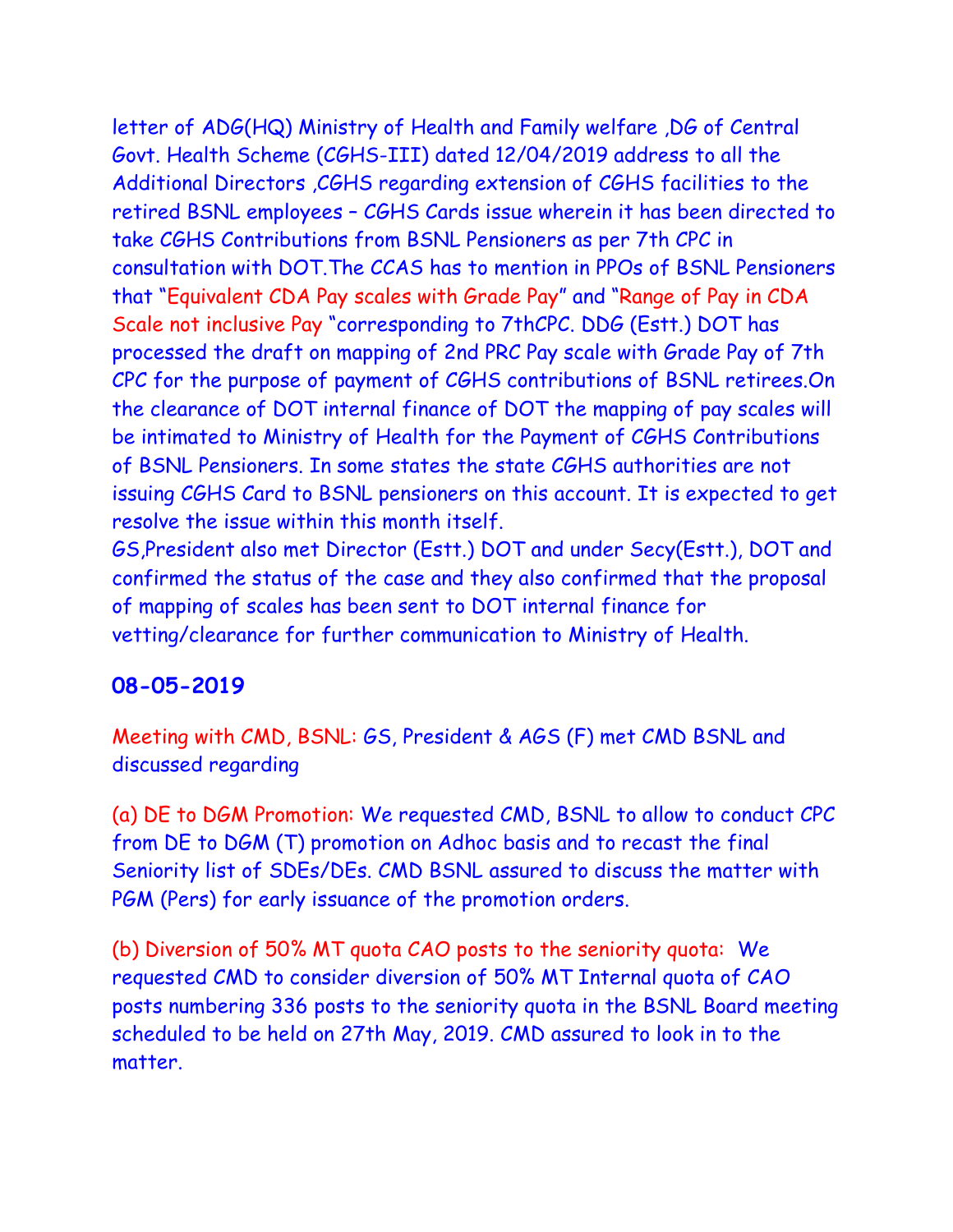(c) HR Integration: We requested CMD that the HR integration already ordered in BSNL Corporate Office, New Delhi vide the BSNL CO Lr.No 500- 53/2016/ERP/Per-I dated 24th January on the basis of the recommendation of BSNL Management Committee should be continued as per KPMG Recommendations. CMD mentioned that the matter is under consideration and will be discussed in the Management Committee of the BSNL Board today to re-examine the present system.

(d) Merger of Circles: We enquired about the rumors in Social Media that BSNL Board has decided to merge nearby Territorial Circles to save the establishment cost. CMD BSNL mentioned that so for no such decision has been taken to merge the Territorial Circles but merger of Non-Recruiting Circles and the Circles in the same State may be considered in future.

(e) Revival of BSNL: We enquired about the Govt. view on revival of BSNL as proposed by DoT. CMD BSNL mentioned that now due to paucity of time the next Govt. may only take the call on this issue. However, he has suggested DoT to bring VRS in BSNL by offering 3rd PRC implementation which may attract more number of employees.

## **08-05-2019**

Meeting with PGM (Pers) CO, BSNL: GS, President & AGS (F) met PGM (Pers) CO, BSNL and discussed regarding (a) DE to DGM Promotion: We requested PGM (Pers) to expedite the CPC from DE to DGM (T) promotion on Adhoc basis and to recast the final Seniority list of SDEs/DEs. PGM (Pers) mentioned that the proposal to reinitiate the CPC from DE to DGM has been sent to the Competent Authority for approval after taking the Legal Opinion on pending Court Cases/Judgements from CGM (Legal) BSNL CO on SDEs/DEs Seniority List. He further mentioned that after the approval of the Competent Authority on SDEs/DEs Seniority the CPC will be expedited to issue promotion orders from DE to DGM Adhoc. PGM (Pers) opined that in case everything goes smooth the Promotion order from DE to DGM may be issued in the next week itself.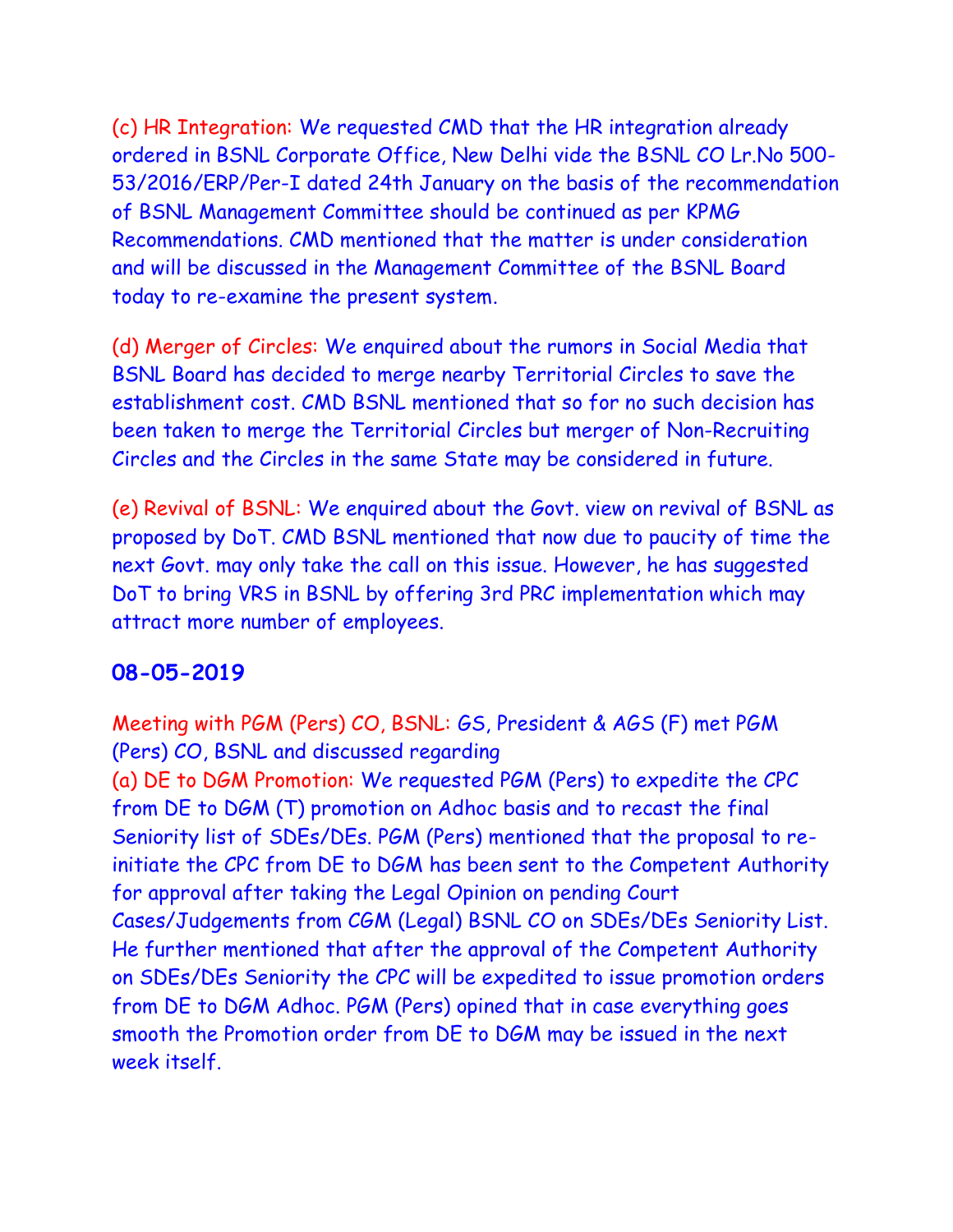(b) Diversion of 50% MT quota CAO posts to the seniority quota: We requested PGM (Pers) to consider diversion of 50% MT Internal quota of CAO posts numbering 336 posts *to the seniority quota* in the BSNL Board meeting scheduled to be held on 27th May, 2019. PGM (Pers) assured to resubmit the proposal in the next BSNL Board Meeting.

#### **08-05-2019**

Meeting with DIR (CM/EB/Finance) BSNL Board: GS, President & AGS (Finance) met with DIR(CM/EB/Finance) BSNL Board and discussed regarding the HR Integration in BSNL Corporate Office. We requested them to allow the present system of HR Integration in BSNL Corporate Office as per the KPMG Recommendations. They assured to look in to the matter when it comes under the discussions in Management Committee.

#### **Revival of BSNL/MTNL**

On the issue of Revival of BSNL GS and President met the concerned Senior Officers of DoT and discussed regarding the DoT proposal for Revival of BSNL to be approved by the Union Cabinet. It is learnt that the proposal on Revival of BSNL/MTNL as directed by PMO was taken up with the Ministry of Finance, wherein MOF has advised DoT to reexamine the proposal and to submit to the next Government for consideration. **It is understood that the Govt./DoT is now of the opinion that since the BSNL/MTNL Employees are covered with the Govt. Pension under Rule-37 A provisions then no ex-gratia/incentive can be offered to the Employees on the pretext of VRS.** For example MTNL Employees were given VRS twice when they were not paid Govt. Pension under Rule- 37 A. Thus Govt. is not considering financial support to BSNL/MTNL for VRS. Regarding monetization of BSNL/MTNL Assets it is to be decided that whether DEEPAM or DoT will do the Mutation process. Allocation of 4G spectrum to BSNL/MTNL will also be considered by the next Govt. only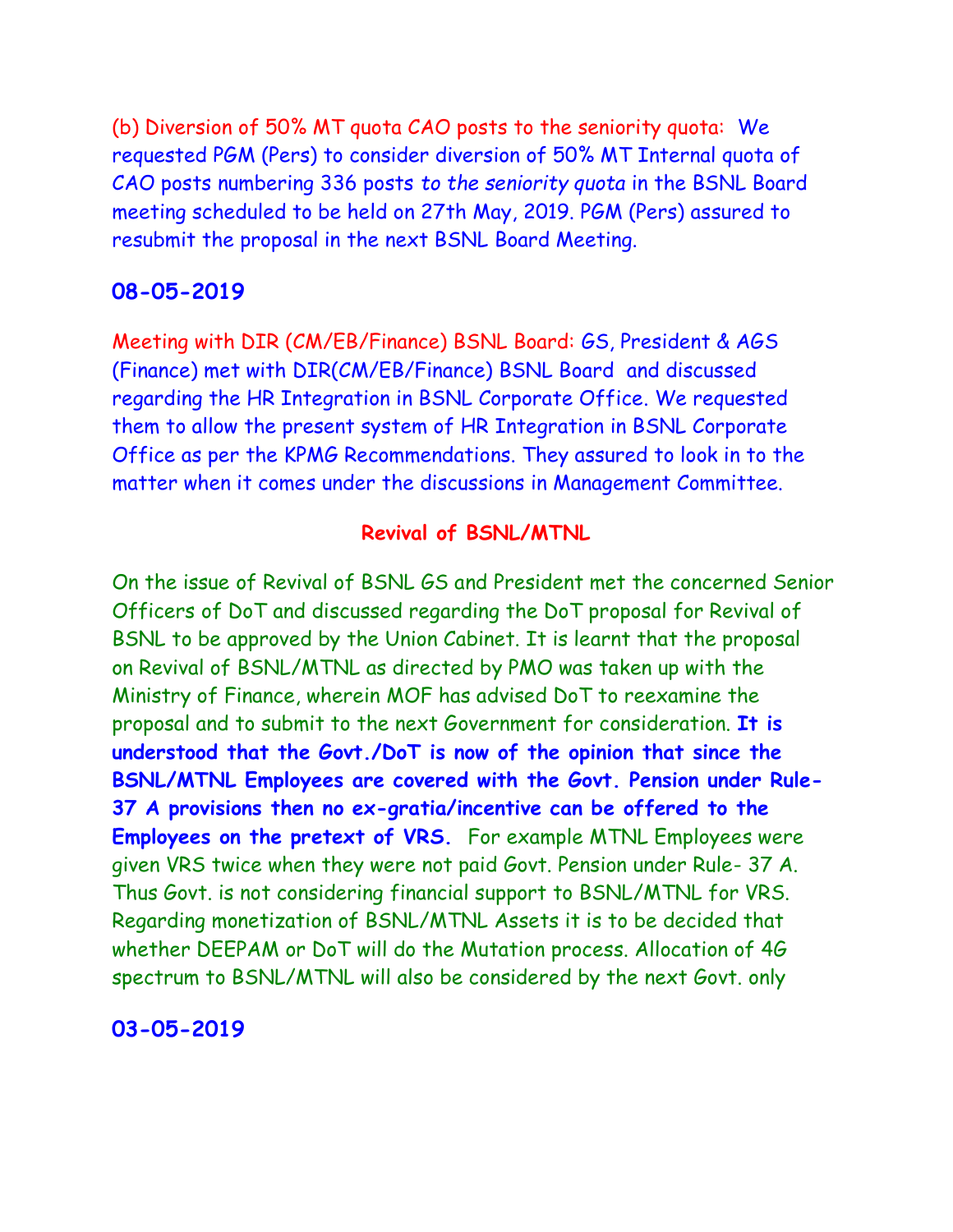Meeting with Advisor (Finance), DoT: GS & President met Advisor (Finance), DoT Shri Dilip Pathey and greeted him on assuming the high office of Advisor (Finance), DoT. The following issues were discussed

a) Denial of First Time Bound Promotion causing reduction of Pension and Pensionary benefits in respect of retired BSNL Executives of Kolkata Telephones by the Office of CCA, Kolkata: We expressed our serious concern against the denial of First Time Bound Promotion causing reduction of Pension and Pensionary benefits in respect of retired BSNL Executives of Kolkata Telephones by the Office of CCA, Kolkata. Even after the direction given by the Advisor (Finance), DoT Office to Kolkata CCA to stop reduction of Pension and Pensionary benefits by considering EPP Provisions in true spirit. Advisor (Finance) after detailed discussions assured to look in to the matter.

b) Extension of CGHS facilities to the retired BSNL Employees – CGHS cards issue – regarding: We requested the Advisor (finance) to direct the CCA, Jaipur for taking up the issue of extension of CGHS facilities to the retired BSNL Employees in Rajasthan Circle in accordance with the relevant orders available from DoT and Ministry of Health. Advisor (Finance) immediately spoke with the CCA, Jaipur and directed him to settle the problems being faced by the retired BSNL Employees in availing CGHS facilities. CCA, Jaipur replied that the Medical and Health Authorities at Jaipur has raised certain objections which have been forwarded to DoT Headquarters, New Delhi for necessary action. Advisor (finance) advised CCA, Jaipur to send the copies of all the letters already sent to DoT for necessary action at his level.

## **02-05-2019**

Meeting with CMD BSNL : GS, President met CMD BSNL & requested to allow to issue DE to DGM(T) promotion on Adhoc basis. CMD BSNL assured to look into the matter.